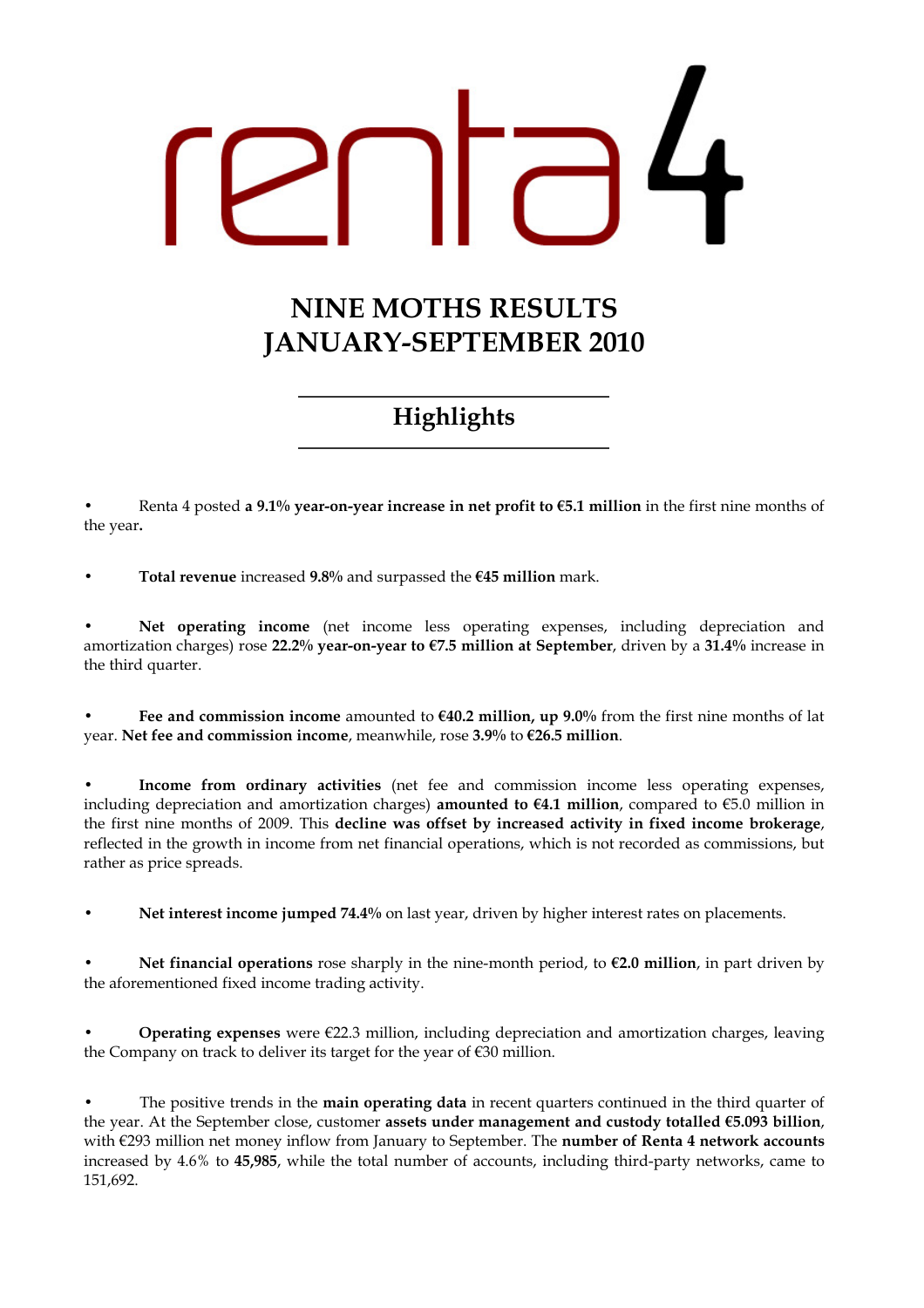# **Main Figures**

| <b>Operating Data</b>                     | Sep. 10     | Sep. 09            | $\frac{0}{0}$ |
|-------------------------------------------|-------------|--------------------|---------------|
| <b>Customers</b>                          | 151,692     | 133,257            | 13.8%         |
| Renta 4 network                           | 45,985      | 43,959             | 4.6%          |
| Third party                               | 105,707     | 89,298             | 18.4%         |
| <b>Executed orders</b>                    | 2,318,681   | 2,283,676          | $1.5\%$       |
| Total assets under custody ( $\in$ mill.) | 5,093       | 4,186              | 21.7%         |
| <b>Stocks</b>                             | 3,292       | 2,475              | 33.0%         |
| Funds (mutual, pension and third party)   | 1,048       | 931                | 12.6%         |
| <b>SICAVs</b>                             | 509         | 501                | 1.6%          |
| Others                                    | 244         | 279                | $-12.5%$      |
| <b>Online Channel</b> (retail)            |             |                    |               |
| $\%$ Revenues                             | 71.0%       | 75.0%              | $-4.0 p.p$    |
| $\%$ Orders                               | 84.0%       | 83.0%              | 1.0 p.p       |
| % International markets                   | 42.4%       | 46.6%              | $-4.2 p.p$    |
| Earnings Data ( $\in$ thousand)           |             |                    |               |
| <b>Commission income</b>                  | 40,212      | 36,897             | 9.0%          |
| Net interest income                       | 1,367       | 784                | 74.4%         |
| Net financials operations                 | 1,952       | 307                | n.s           |
| <b>Operating expenses</b>                 | 22,331      | 20,470             | 9.1%          |
| Income from ordinary activity             | 4,145       | 5,018              | $-17.4%$      |
| Net operating income                      | 7,464       | 6,109              | 22.2%         |
| Net profit                                | 5,085       | 4,662              | 9.1%          |
| EPS ( $\in$ cents)                        | 0.12        | 0.11               | 9.1%          |
| <b>Earnings Ratios</b>                    |             |                    |               |
| % Commissions / Total income              | 88.8%       | 89.4%              | $-0.6 p.p$    |
| % Net finc. operations / Total income     | 4.5%        | 0.7%               | 3.8 p.p       |
| % Net profit / Total income               | 11.6%       | 11.3%              | 0.3 p.p       |
| Cost/income ratio                         | 69.2        | 70.7               | $-1.5 p.p$    |
| <b>Employees</b>                          |             |                    |               |
| Average number employees at Sep. 10       | 287         | 277                | 3.6%          |
| Commercial network                        | 162         | 158                | 2.5%          |
| Headquarters                              | 125         | 119                | 5.0%          |
| Number of branches                        | 57          | 57                 | $0.0\%$       |
| <b>Share</b>                              |             |                    |               |
| RIC (Reuters/Bloomberg/Adrs)              | RTA4.MC     | R <sub>4.</sub> SM | <b>RSVXY</b>  |
| Price at 09.30.10 (euros))                | 4.91        | 5.30               | $-7.4%$       |
| Market Capitalization at 09.30.10 (euros) | 199,803,627 | 215,673,976        | $-7.4%$       |
| Number of shares issued                   | 40,693,203  | 40,693,203         |               |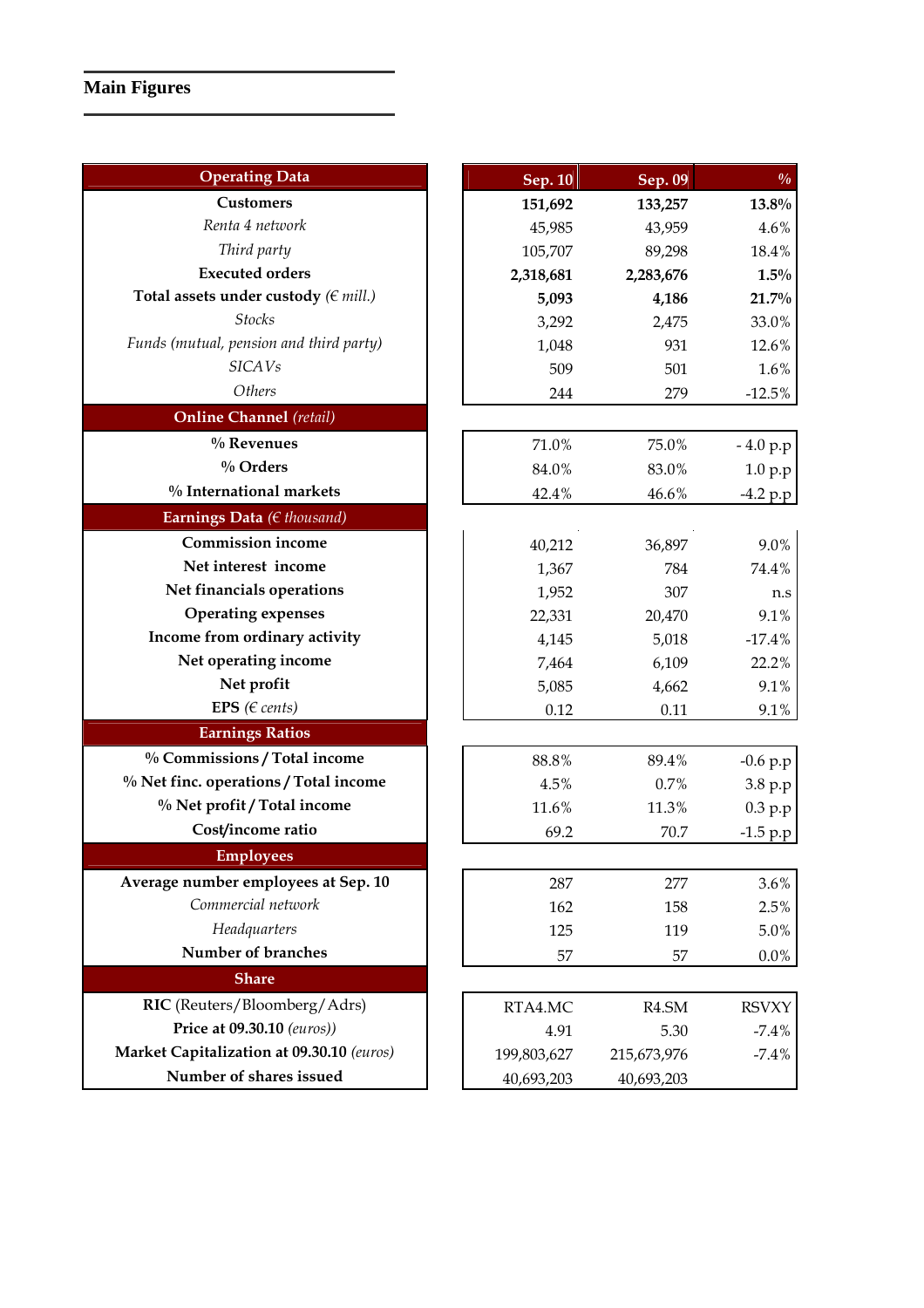# Consolidated Statement of Income

|                                          | $\overline{\text{Q3}}$ 10 | Q3 09    | $\frac{0}{0}$ | Ac. 10    | Ac. 09    | $\frac{0}{0}$ |
|------------------------------------------|---------------------------|----------|---------------|-----------|-----------|---------------|
| $\epsilon$ Thousand                      |                           |          |               |           |           |               |
| <b>Total Revenues</b>                    | 13,957                    | 13,061   | 6.9%          | 45,296    | 41,249    | 9.8%          |
|                                          |                           |          |               |           |           |               |
| Fee and commission income                | 11,582                    | 12,292   | $-5.8%$       | 40,212    | 36,897    | 9.0%          |
| Fee and commission expenses              | $-4,057$                  | $-4,231$ | $-4.1%$       | $-13,736$ | $-11,409$ | 20.4%         |
| Net fee and commissions income           | 7,525                     | 8,061    | $-6.6%$       | 26,476    | 25,488    | 3.9%          |
|                                          |                           |          |               |           |           |               |
| Interest and similar income              | 1,292                     | 683      | 89.2%         | 3,132     | 4,045     | $-22.6%$      |
| Interest and similar expenses            | $-582$                    | $-680$   | $-14.4%$      | $-1,765$  | $-3,261$  | $-45.9%$      |
| Net interest income                      | 710                       | 3        | n.s           | 1,367     | 784       | 74.4%         |
|                                          |                           |          |               |           |           |               |
| Net financial operations                 | 1,083                     | 86       | n.s           | 1,952     | 307       | n.s           |
|                                          |                           |          |               |           |           |               |
| <b>Net Income</b>                        | 9,318                     | 8,150    | $14.3\%$      | 29,795    | 26,579    | $12.1\%$      |
|                                          |                           |          |               |           |           |               |
| <b>Operating Expenses</b>                | $-7,341$                  | $-6,645$ | $10.5\%$      | $-22,331$ | $-20,470$ | $9.1\%$       |
| Personnel                                | $-3,820$                  | $-3,453$ | 10.6%         | $-11,704$ | $-10,442$ | 12.1%         |
| Other general administrative expenses    | $-2,926$                  | $-2,602$ | 12.5%         | $-8,915$  | $-8,311$  | 7.3%          |
| Depreciation and amortization            | $-595$                    | $-590$   | 0.8%          | $-1,712$  | $-1,717$  | $-0.3\%$      |
| <b>INCOME FROM ORDINARY ACTIVITY (1)</b> | 184                       | 1,416    | $-87.0%$      | 4,145     | 5,018     | $-17.4%$      |
| <b>NET OPERATING INCOME (2)</b>          | 1,977                     | 1,505    | 31.4%         | 7,464     | 6,109     | 22.2%         |
| Other income and expenses                | 110                       | 116      | $-5.2%$       | $-513$    | 209       | n.s           |
| Profit before Tax                        | 2,087                     | 1,621    | 28.7%         | 6,951     | 6,318     | $10.0\%$      |
| Income tax expenses                      | $-661$                    | $-470$   | 40.6%         | $-1,866$  | $-1,656$  | 12.7%         |
| <b>NET PROFIT</b>                        | 1,426                     | 1,151    | 23.9%         | 5,085     | 4,662     | 9.1%          |

(1) Net Commissions – Operating Expenses (depreciation & amortization included)

(2) Net Income – Operating Expenses (depreciation & amortization included)

# Operating Data

The pace of commercial activity maintained by Renta 4 was reflected again this quarter in the growth showed by main operating data, particularly in the increase of number of accounts and the net money inflow figure reached into the various investment alternatives offered.

Assets under management and custody at 30 September 2010 totalled €5.093 billion, up 4.9% on year-end 2009 and by 21.7% compared September 2009. The net money inflow was €293 million against the €194 million figure reached last year.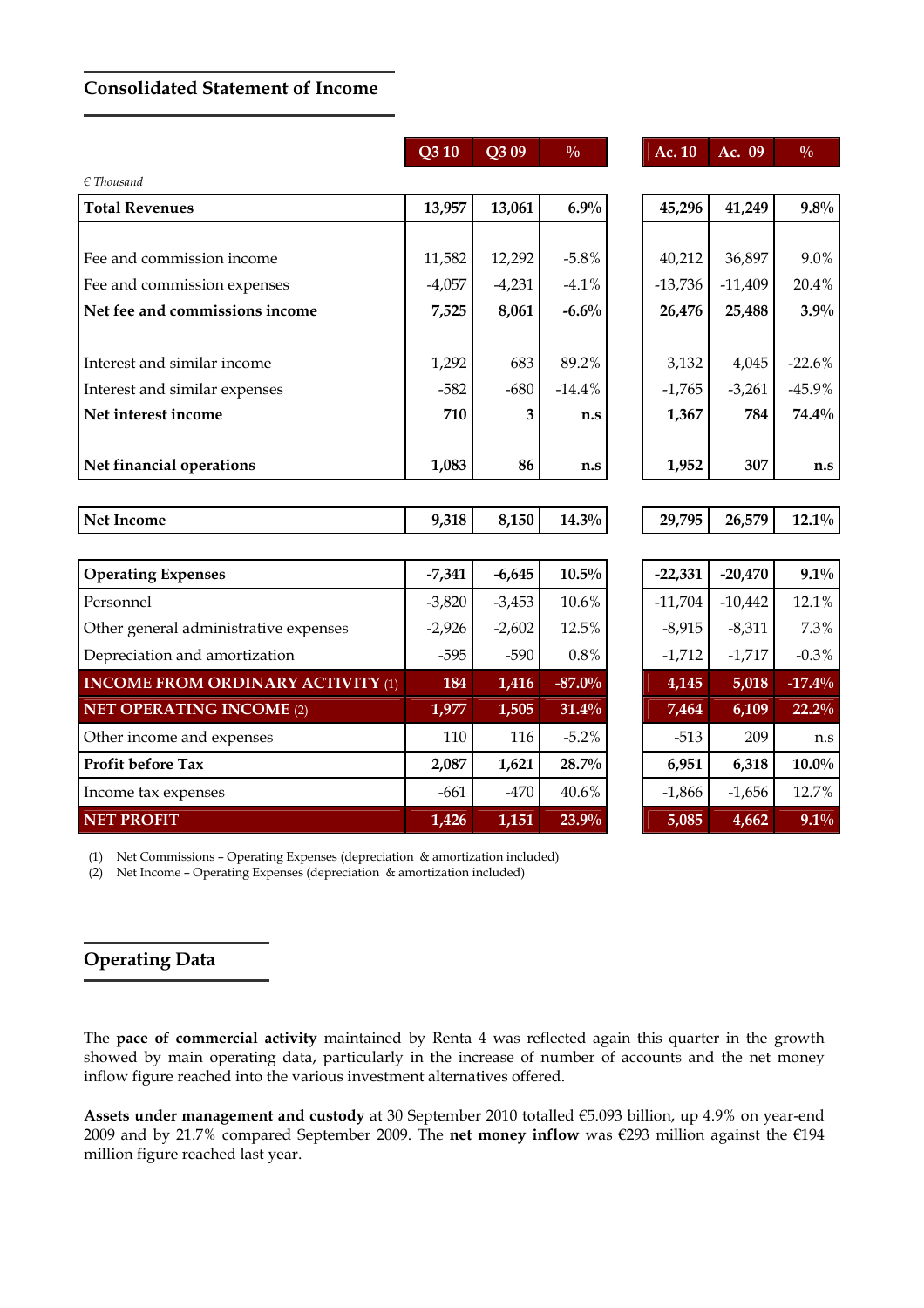According to data published by Inverco, assets under management by Renta 4's mutual fund management business decreased by 3.5% through September to €604 million, compared to a contraction by the overall market of 10.2% in last twelve months.

As for SICAVs, Renta 4 ended September with €509 million under management, broadly flat year-on-year. The Company nevertheless picked up market share, commanding a 2.04% share compared to 1.90% in September 2009.

Pension fund assets ended September 2010 at €241 million, 44.3% above the year-ago figure of €167 million.

The pace of new customer adds remained satisfactory: the total number of customer accounts at September 2010 was 151,962, year-on-year growth of 13.8%. Of the total, 45,985 belonged to the Renta 4 network and 105,707 to the third-party network.

The total number of executed orders grew by 1.5%, surpassing the 2.3 million mark.

Meanwhile, the online channel continued to increase its penetration of the retail business segment, accounting for 84.0% of executed orders and 71% of total income in this customer segment in the first nine months of the year.

Revenues

# • Third Quarter 2010 (July-September)

Total revenue amounted to  $\epsilon$ 14.0 million in the third quarter, 6.9% higher than the  $\epsilon$ 13.1 million reached in the third quarter of 2009.

"Fee and commission income" was  $\epsilon$ 11.6 million, 5.8% less than the  $\epsilon$ 12.3 million reported in the same period last year. "Net fee and commission income" (fee and commission income less fees and commissions paid) was down 6.6% year-on-year at €7.5 million.

By business line, "Brokerage fees" amounted to  $66.8$  million, compared to  $68.5$  million in the third quarter of last year. The drop in this fee heading is in line with the downtrend in market trading volumes during the quarter.

Meanwhile, "Asset management fees", soared 30.2% against last year figure to €4.0 million.

Lastly, "Revenue from corporate services" was  $\epsilon$ 0.8 million in the third quarter of the year, which is an improvement of 5.4% against the last year figure.

"Net interest income" totalled  $€0.7$  million from July to September, while "Net financial operations" presented a gain of €1.1 million.

### • Accumulated 2010 (January-September)

Total revenue rose  $9.8\%$  year-on-year in the nine-month period to  $645.3$  million.

"Fee and commission income" rose  $9.0\%$  to  $640.2$  million. Net fee and commission income, excluding commissions paid to third parties, rose 3.9% to  $\epsilon$ 26.5 million.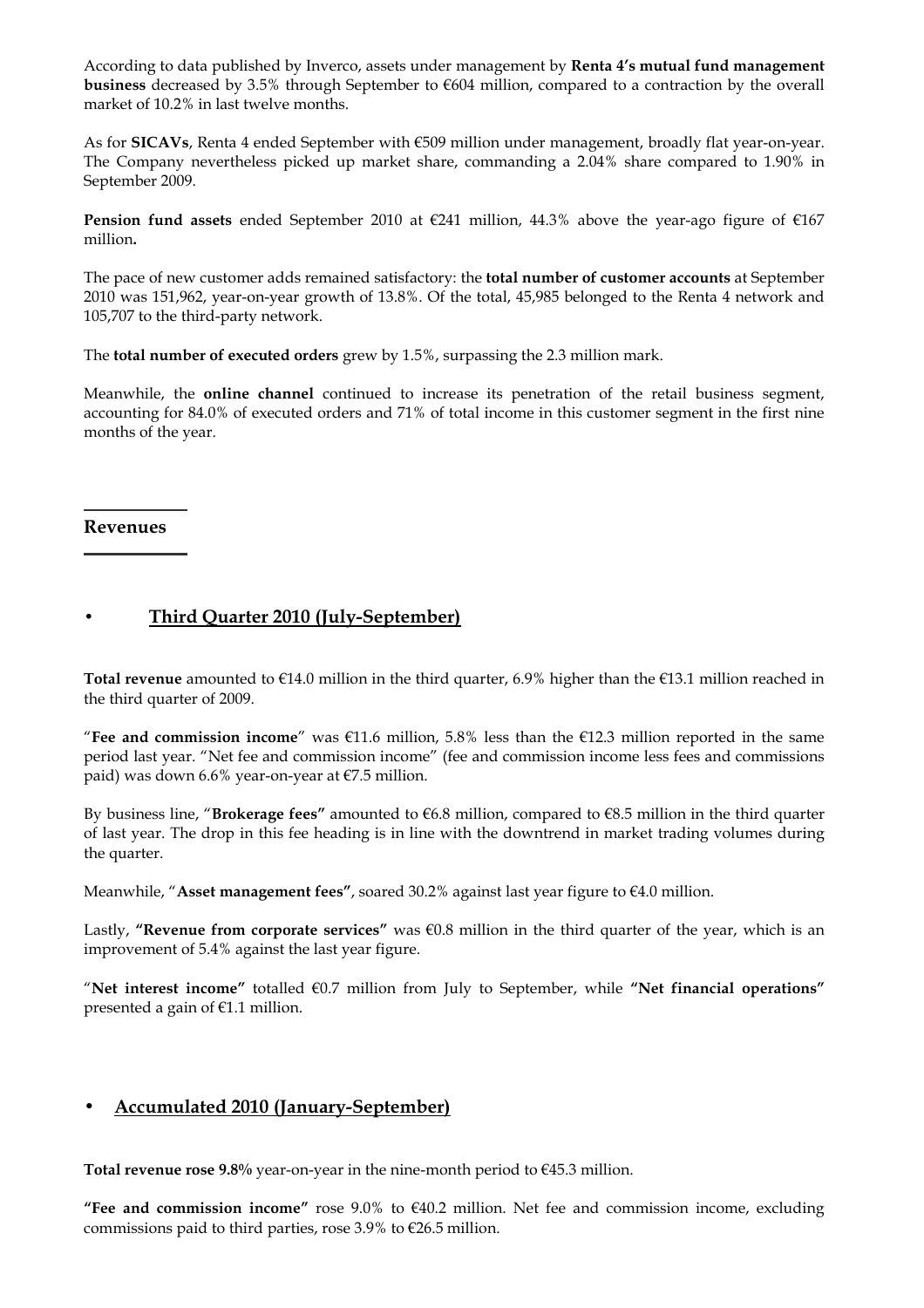By business line, "Brokerage fees" were 5.0% lower in the nine-month period, at  $\epsilon$ 25.1 million. Worth highlighting is the sharp growth in "Asset management fees", from  $\epsilon$ 8.1 million in the first nine months of last year to €11.0 million this year, a 36.5% increase.

Lastly, "Revenue from corporate services" amounted to  $E4.1$  million, compared to  $E2.4$  million last year, which is an increase of 71.8% in this business line for the period.

"Net interest income" climbed sharply higher, by 74.4% year-on-year, to  $\epsilon$ 1.4 million, while "Net financial **operations**" presented a gain of nearly  $\epsilon$ 2.0 million in the nine-month period compared to just  $\epsilon$ 0.3 million in the same period of last year.

**Costs** 

# • Third Quarter 2010 (July-September)

Operating expenses, including depreciation and amortization, rose 10.5% to €7.3 million in the third quarter.

"Personnel expenses" were 10.6% higher than last year, at  $\epsilon$ 3.8 million. Meanwhile, "Other general administrative expenses" amounted to  $E$ 2.9 million, up 12.5% year-on-year.

Lastly, "Depreciation and amortization" remained virtually flat year-on-year, rising just  $0.8\%$  to  $\epsilon 0.6$ million.

### • Accumulated 2010 (January-September)

**Operating expenses** for the nine-month period totalled  $\epsilon$ 22.3 million, 9.1% higher than the previous year's figure of €20.5 million. This figure is in line with the Company's guidance for 2010, which calls for full-year operating expenses, including depreciation and amortization charges, of roughly €30 million.

By heading, "Personnel expenses" were 12.1% higher in nine-month period, at  $\epsilon$ 11.7 million. This growth reflects increases in bonus payments and in headcount, which were warranted to service the growth in business volumes and to build up the new business areas.

"Other general administrative expenses" rose  $7.3\%$  to  $68.9$  million in the nine-month period, compared to €8.3 million in the same period of 2009. The increase in costs reflects new business developments underway in the IT area and in the various growth businesses.

Lastly, "Depreciation and amortization" was virtually unchanged year-on-year, easing  $0.3\%$  to  $\epsilon$ 1.7 million.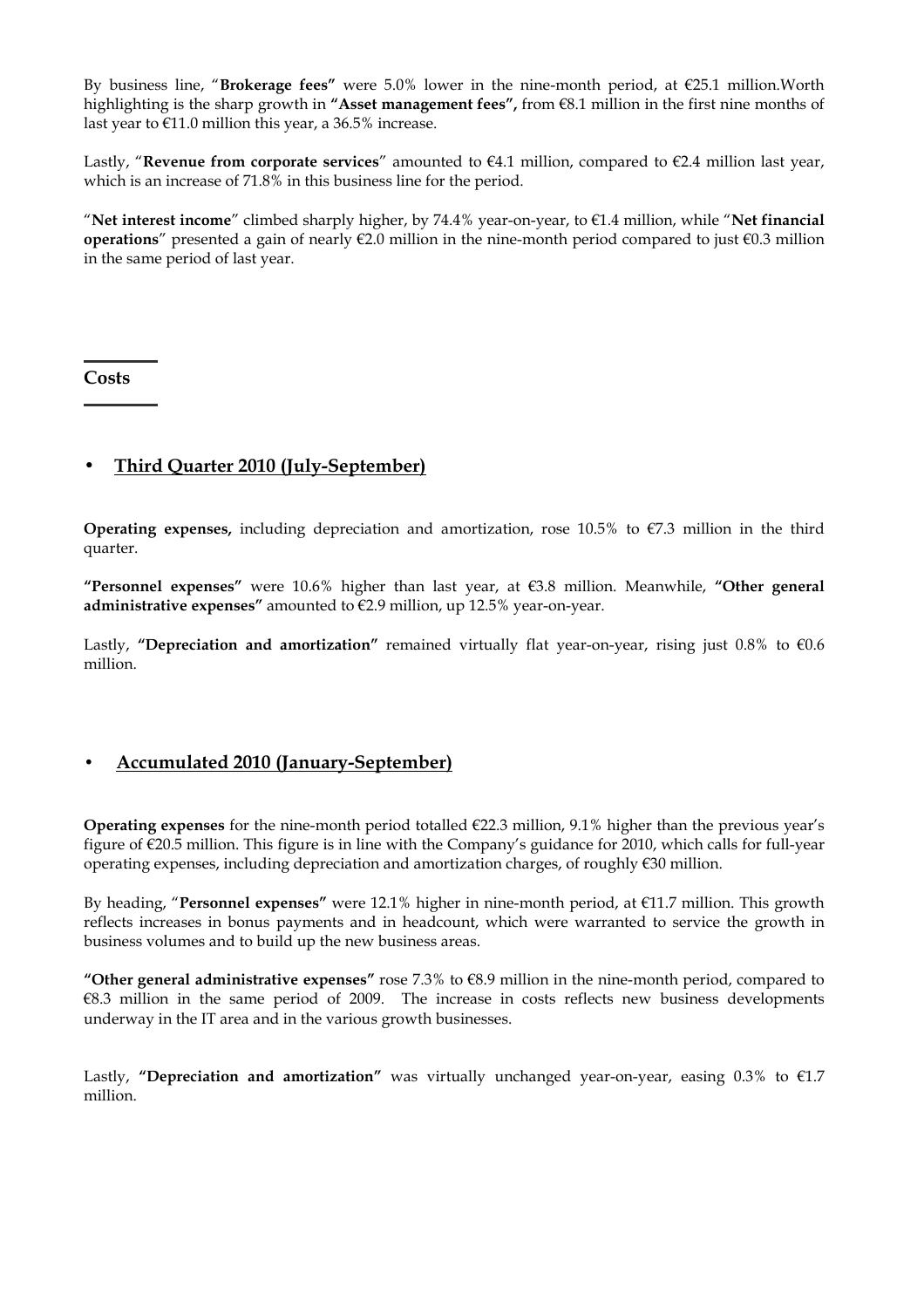# Income from Ordinary Activity and Net Operating Income

"Income from ordinary activity" (net fee and commission income less operating expenses, including depreciation and amortization) fell by 17.4% in the first nine months of the year from  $\epsilon$ 5.0 million to  $\epsilon$ 4.1 million last year. As noted above, the decline in ordinary income was offset by the increase in fixed income brokerage activity, reflected by the growth in income from net financial operations, which is not booked as commissions, but rather as price spreads.

Meanwhile, "Net operating income" (net income less total costs, including depreciation and amortization) amounted to  $\epsilon$ 7.5 million in the first nine months of the year, increasing by 22.2% against last year's figure of  $66.1$  million.

Market Situation and Outlook

Business conditions remain extremely challenging and warrant the utmost management discipline. Renta 4, thanks to its business model, is well positioned to continue to post healthy growth despite prevailing market uncertainty.

The pace of fund inflows and the growth in the customer base remain healthy, prompting the Company to reiterate its guidance for growth in net fee and commission income in 2010, although a portion of these fees, namely those from the fixed income trading business, will be included in income from net financial operations.

Underpinned by this growth, Renta 4 expects to be able to improve its cost-income ratio in 2010, despite plans for new office openings and the start-up of new business lines. The trend in operating income yearto-date, meanwhile, bodes well for further year-on-year growth in 2010.